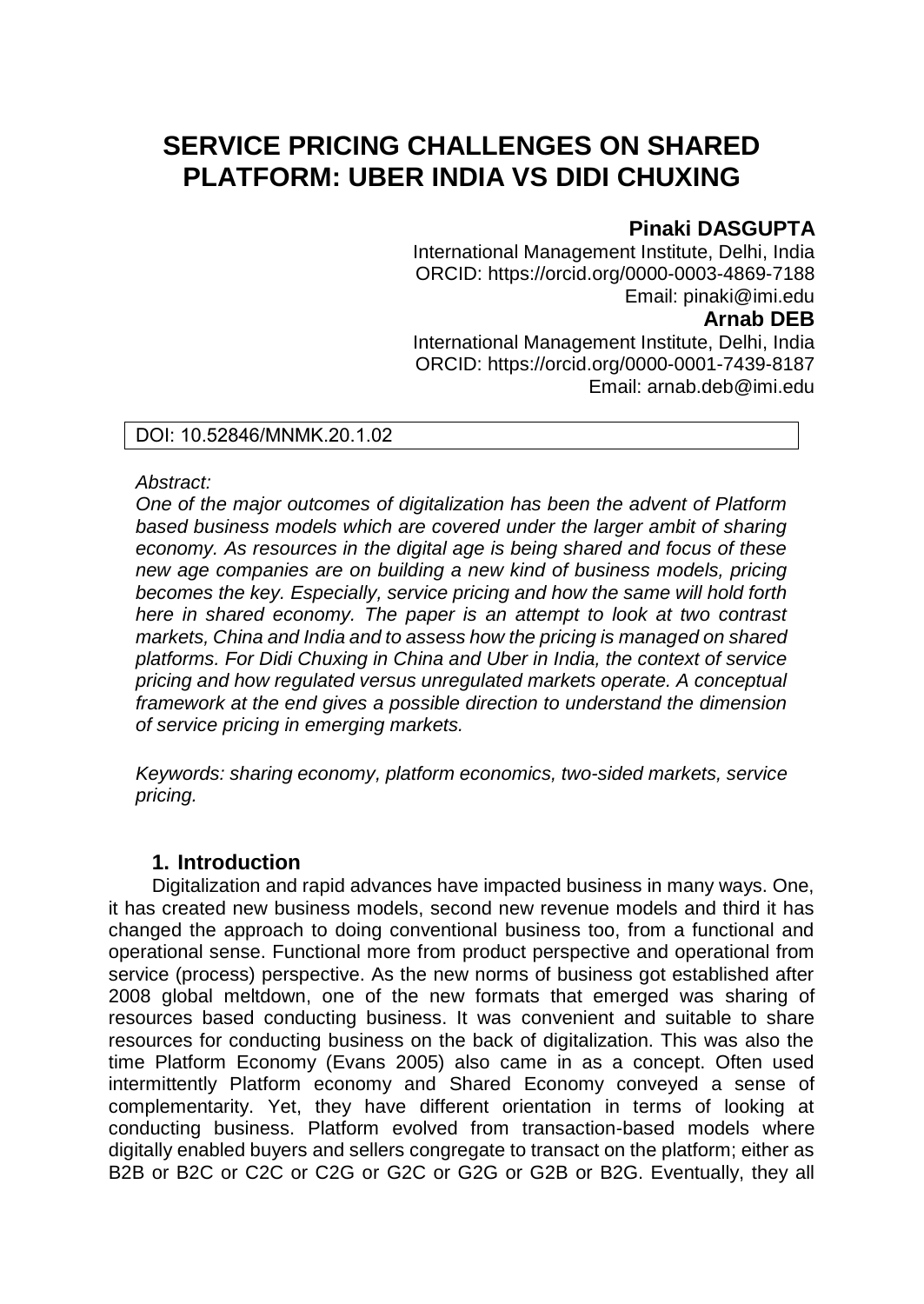normalized and made way for new generation companies like Amazon or Uber or Baidu or Alibaba.

The context of sharing economy further evolved during the global financial and economic crisis of 2008. The context of "sharing economy" and "collaborative consumption" proposed using market intelligence forces to foster a more collaborative and sustainable society. Bike sharing, or car sharing are examples of such sustainable model. Even P2P platforms, renting rooms, sharing gadgets or even swapping clothes all fell under the purview of sharing. These activities were conducted on a platform. Wikipedia defines the "(…) *sharing economy* (aka the share economy, the shared economy, the mesh or the collaborative economy) refers to economic and social systems that enable shared access to goods, services, data and talent.

The form or context of delivery may change but use of information technology for empowering individual, corporations, non-profits and government with information is the basic premise. This further enables distribution, sharing and reuse of excess capacity in goods and services. A common premise is that when information about goods is shared, the value of those goods increases, for the business, for individuals, and for the community (…)". The basic premise of sharing economy is based on three key differentiators: product service systems (PSS), redistribution market and collaborative lifestyle (Botsman and Rogers 2010).

A drill machine can be bought, or a consumer can avoid buying it or they can buy a secondhand drill or can rent it or hire someone to drill or can share with someone who has a drill. For each of these, there are multiple options in terms of companies who cater. The same logic applies for a car too; buy a used car (cars24.com), rent a car at a car-rental company (zoomcar), or hire on-demand (UberX), or rent a car from a private individual (Relayrides).

Therefore, sharing economy is generally defined as the peer-to-peer-based activity of obtaining, giving, or sharing the access to goods and services, coordinated through community-based online services" (Hamari et al., 2015, p.1). Other names proposed are (Chandler, 2016) are gig economy, platform economy, access economy, and collaborative consumption too. But the basic premise is about interoperability and increasing return on adoption with information remaining a public good (Frenken et al., 2017).

With modified approach to business revenue models change too and service pricing issues become critical to consider. Service pricing has traditionally remained competitive because of the intangibility clause attached to it (Lovelock, C.H. 1996 Indounas Kostis 2018). As services enter a new phase of transition and transformation because of technology and sharing platform; service pricing becomes even more complex and critical (Sun Luoyi et al. 2019). Amongst the several fallouts of shared platform driven service pricing, ride hailing cab services have been dominant in news and for bringing new dimensions to pricing challenges (Jin et al. 2016). As the design of these platforms are a complex edifice of economics and technology pricing here follows a different trajectory (Fang et al. 2017). Alongside pricing, the markets they target have a supply and demand side perspective that requires understanding (Skouras et al. 2005).

The paper attempts to understand the basis of service pricing for emerging economics with two similar yet so dissimilar market entry approach of the two players. Uber entered India with ride hailing applications, were Ola and TaxiForSure was already operating as ride hailing services through mobile applications, besides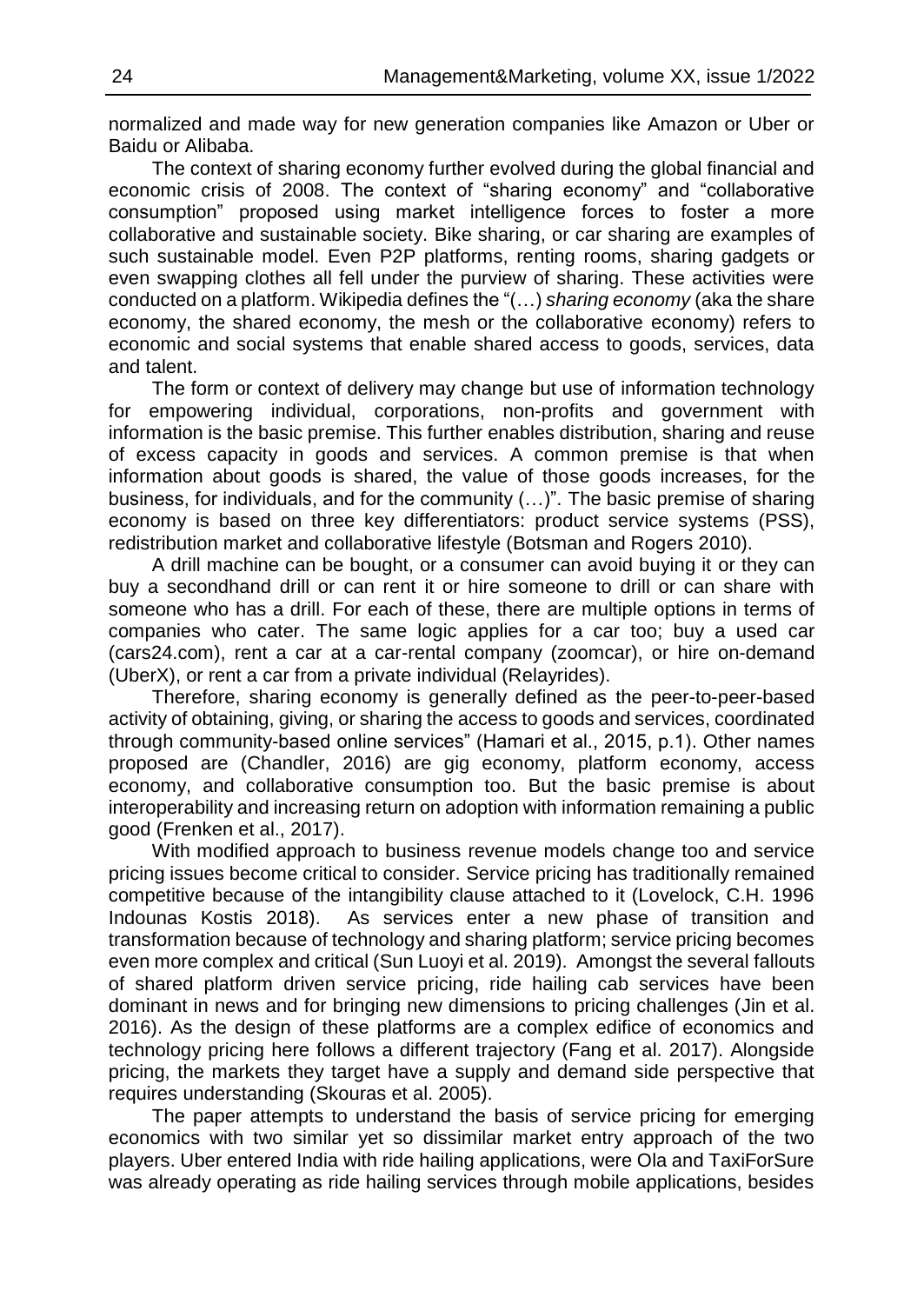Radio Taxi players like Meru and MegaCabs. They continue to operate independently in India. Alternatively, in China they (Uber) entered initially in the luxury car rental market and gradually moved to cab hailing service which was on no profit no loss basis. After burning cash for a year, they finally sold of their shares to Didi Chuxing and today has a 20% stake in profit sharing. Didi Chuxing started taxi haling services and has gradually moved to multiple services within the same domain. The paper attempts to understand the context of taxi hailing and cab hailing as separate entity and how pricing gets affected for two side market. Second, understanding regulatory forces like governments role in pricing fixation and regulation. The two key issues that are raised as questions:

• Issue 1: Is Pricing Power is more in ride hailing as compared to taxi hailing?

• Issue 2: Do Government regulation and intervention have impact on pricing for final products in shared based platforms?

## **2. Review of Literature**

#### *2.1 App hailing services and shared economy*

The concept of sharing economy has invaded homes and economies in less than a decade. By 2025 the two biggest pioneers of shared economy, Uber and Airbnb will be estimated to reach \$335 million (Constantiou et al. 2017). The concept introduced in 2011 (Botsman 2011) has three important parameters to consider and differentiate from others: access over ownership, peer to peer and allocation of idle resources. The three, if dovetailed into Uber or Airbnb provides the right rationale to how one access a room or a cab or the whole thing is in a peer to peer setting where either Uber or Airbnb provides the platform to transact and finally it is about idle resources lying with the seller that he wants to put up on the platform for access at a price.

At the forefront of sharing economy has been the role of information technology. It has significantly helped the concept to leverage and the catalyst for the same has been Smartphones and Social Media. In an emerging economy like both China and India, smartphones played a vital role in helping a large section of underprivileged section to be empowered through Smartphones. Even with the launch of Didi and Kuaidi, later Uber too; Smartphones helped Chinese customers to avail the appbased cab haling services. Fed up with the local taxis and the different regulations, burgeoning population and inconvenience of the taxi format, the app-based cab services took off. The internet was a key enabler in the process and was able to provide the platform for growth. The 2008 global recession was also a major catalyst too. With the economic slump and the instability that arose, the concept of resource sharing became an outcome of staving. On the side-lines of technology and economic downturn, shift in consumer mindset also helped in nurturing the process of sharing economy. Consumers were more interested in experiencing rather than acquiring. A car or a house was about experience and less about ownership for the millennial population.

Constantiou et al. 2017 in their paper have discussed four kinds of sharing economy platforms: Chaperones, Gardeners, Franchisers and Principals. The context in which the typology is discussed, rivalry between platform participants and control exerted by platform owner. Uber follows in the category where the rivalry amongst the competitors is high, and the control of the owner is tight. Globally,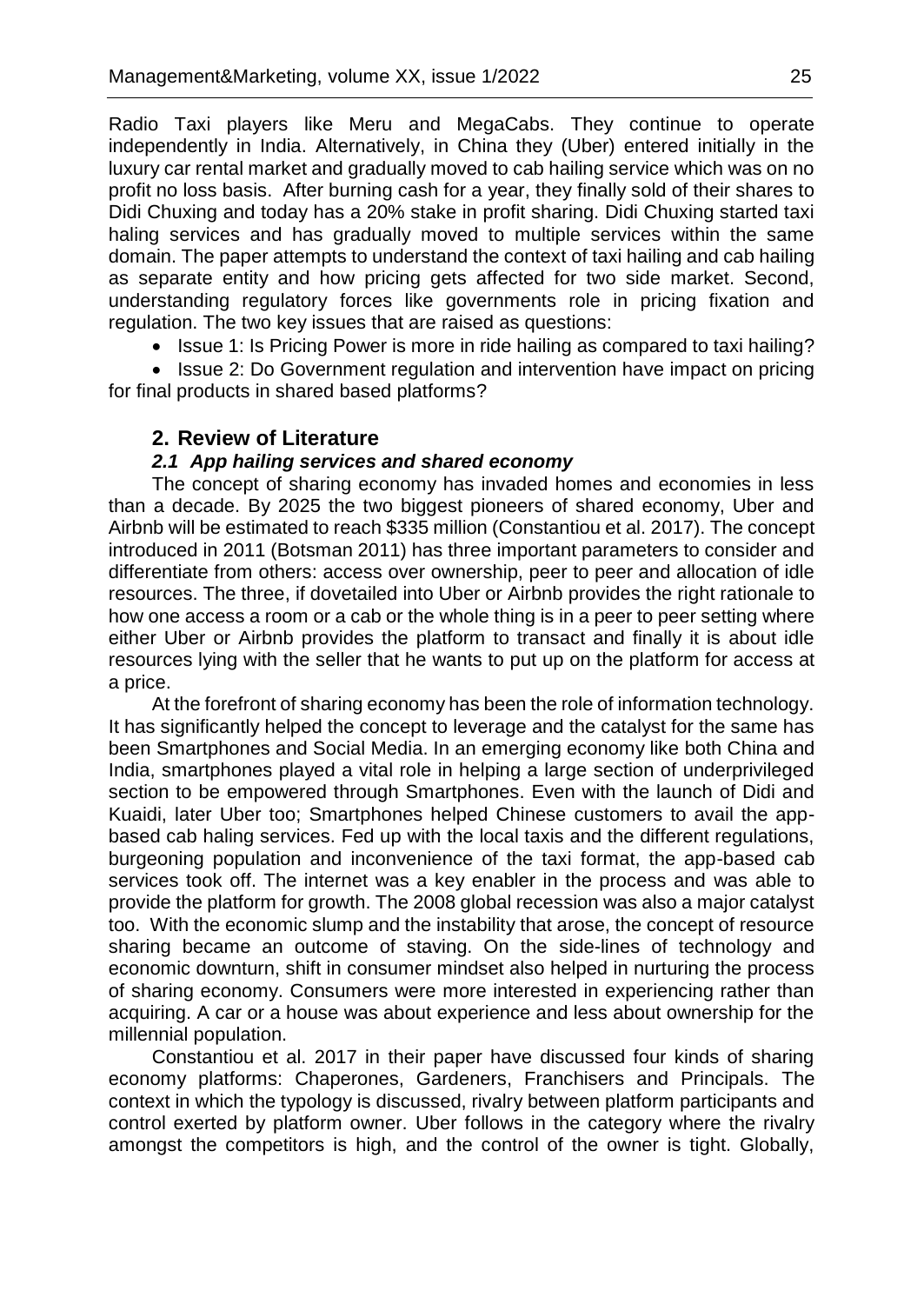wherever it (Uber) operates the markets are oligopolistic in nature with intense price war (Didi versus Uber in China).

#### *2.2 The premise of shared economy and two-part market*

The concept of two-sided markets is gaining momentum in shared/platformbased economics. Two sided markets are about markets that affects change in volume transaction because of change in price share between two groups (Sun Luoyi et al. 2019). In two sided markets the context of ride hailing versus taxi haling platforms are different; where, in the latter the pricing power is less as compared to the former. This is important from the context of Uber India vs Didi Chuxing; the former being a ride hailing versus the latter being taxi haling.

Uber's entry in India was in 2013, after a massive shakeout that had already been observed in the market; first with the launch of Radio Taxi like Meru, Fast Track and Mega Cabs in 2001. The problem with Radio Taxi was the fare was collected and aggregated at the company level, which was considered negative by the drivers. In 2010, the market saw a major shift to app-based cab haling services with the launch of Ola and TaxiforSure. The cycle was complete in 2013 with the launch of Uber India.

Table 1 below provides fares charged by Uber in major metros of the country.

|                 |                         |                 |                 |          |                 |         |                 | Table 1. Frieing Rates by Ober In Indian Metro Gittes |                 |                |                 |
|-----------------|-------------------------|-----------------|-----------------|----------|-----------------|---------|-----------------|-------------------------------------------------------|-----------------|----------------|-----------------|
| <b>DELHI</b>    |                         | <b>BENGALUR</b> |                 | HYDERABA |                 | KOLKATA |                 | <b>MUMBAI</b>                                         |                 | <b>CHENNAI</b> |                 |
|                 |                         | U               |                 | D        |                 |         |                 |                                                       |                 |                |                 |
| Time            | Avg                     | Long            | Rs1             | Late     | Rs7             | Long    | Rs <sub>2</sub> | Aftern                                                | Rs1             | Long           | Rs1             |
| of day          | Wee                     | distan          | $40 -$          | night    | $0 -$           | distan  | $10 -$          | oon                                                   | $75 -$          | distan         | $40 -$          |
|                 | kly                     | ce              | Rs <sub>2</sub> | $(9pm -$ | Rs1             | ce      | Rs <sub>2</sub> | hours                                                 | Rs <sub>2</sub> | ce             | Rs <sub>2</sub> |
|                 | savin                   | $(20 +$         | 10              | 7am)     | 40              | $(15 +$ | 80              | (11am                                                 | 45              | (15+           | 10              |
|                 | gs                      | kms)            |                 |          |                 | kms)    |                 | $-5pm)$                                               |                 | kms)           |                 |
| Peak            | <b>Rs13</b>             |                 |                 | Long     | Rs <sub>2</sub> |         |                 | Late                                                  | Rs1             |                |                 |
| hours           | $0 -$                   |                 |                 | distan   | $10 -$          |         |                 | night                                                 | $75 -$          |                |                 |
| (7am-           | <b>Rs15</b>             |                 |                 | ce       | Rs <sub>2</sub> |         |                 | (9pm-                                                 | Rs <sub>2</sub> |                |                 |
| 11am            | $\Omega$                |                 |                 | $(16+$   | 80              |         |                 | 7am)                                                  | 45              |                |                 |
| and             |                         |                 |                 | kms)     |                 |         |                 |                                                       |                 |                |                 |
| 5pm-            |                         |                 |                 |          |                 |         |                 |                                                       |                 |                |                 |
| 9pm)            |                         |                 |                 |          |                 |         |                 |                                                       |                 |                |                 |
| Aftern          | <b>Rs18</b>             |                 |                 |          |                 |         |                 |                                                       |                 |                |                 |
| oon             | $0 -$                   |                 |                 |          |                 |         |                 |                                                       |                 |                |                 |
| hours           | <b>Rs22</b><br>$\Omega$ |                 |                 |          |                 |         |                 |                                                       |                 |                |                 |
| (11am)          |                         |                 |                 |          |                 |         |                 |                                                       |                 |                |                 |
| $-5pm)$<br>Late | <b>Rs13</b>             |                 |                 |          |                 |         |                 |                                                       |                 |                |                 |
| night           | $0 -$                   |                 |                 |          |                 |         |                 |                                                       |                 |                |                 |
| (9pm-           | Rs15                    |                 |                 |          |                 |         |                 |                                                       |                 |                |                 |
| 7am)            | $\Omega$                |                 |                 |          |                 |         |                 |                                                       |                 |                |                 |
| Long            | <b>Rs52</b>             |                 |                 |          |                 |         |                 |                                                       |                 |                |                 |
| distan          | $5-$                    |                 |                 |          |                 |         |                 |                                                       |                 |                |                 |
| ce              | <b>Rs56</b>             |                 |                 |          |                 |         |                 |                                                       |                 |                |                 |
| (20+            | $\Omega$                |                 |                 |          |                 |         |                 |                                                       |                 |                |                 |
| kms)            |                         |                 |                 |          |                 |         |                 |                                                       |                 |                |                 |

**Table 1. Pricing Rates by Uber in Indian Metro Cities<sup>1</sup>**

 $\overline{a}$ 

<sup>1</sup> Source: Source: https://www.zeebiz.com/companies/news-uber-fares-chart-tariffs-getslashed-check-savings-rates-in-delhi-bengaluru-mumbai-and-more-54007 accessed on 18 August 2019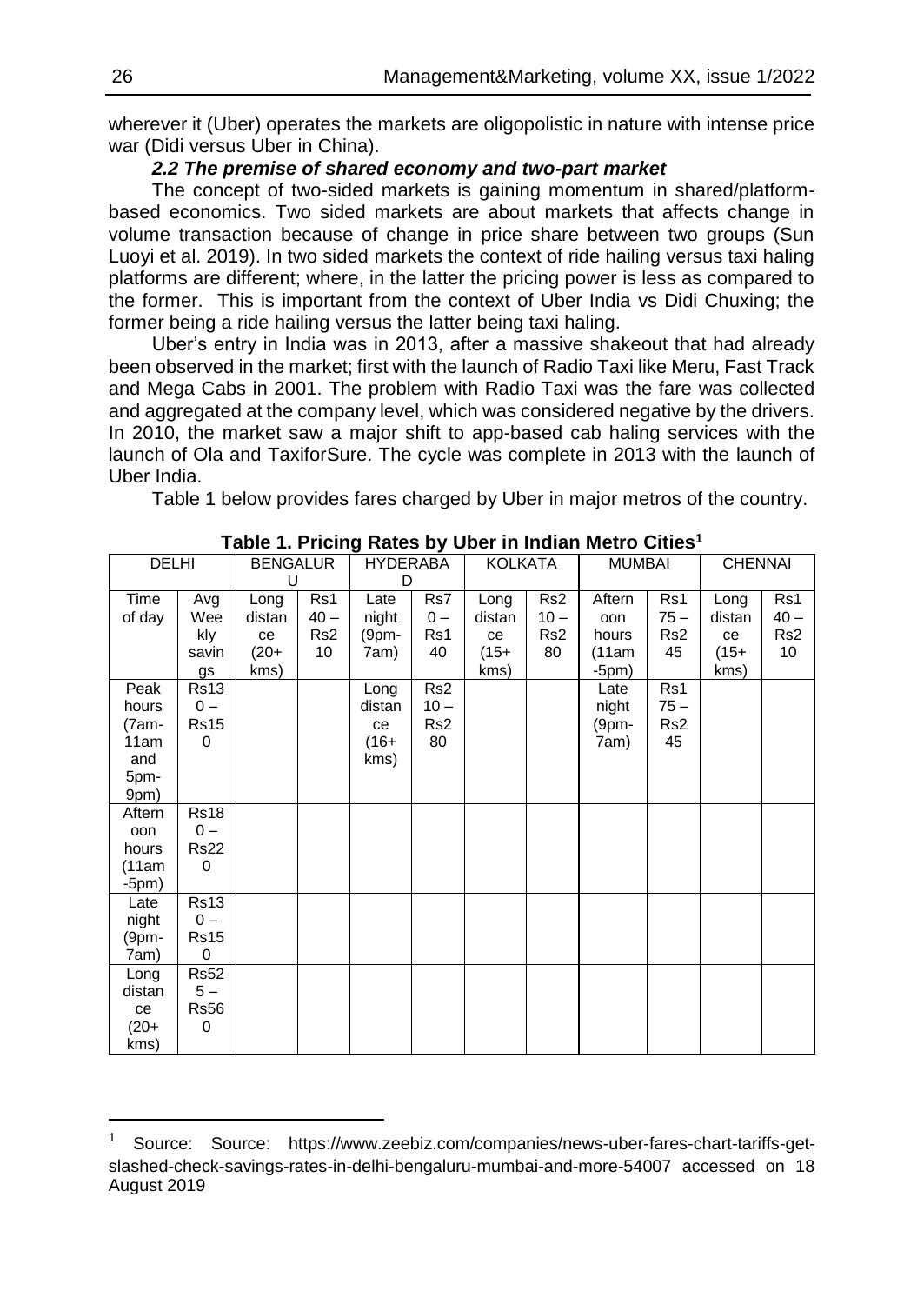The practice of Surge Pricing**<sup>2</sup>** explains variation in prices across different times in a day. When the cab driver is online, the app installed in driver's phone identifies and displays areas with high demand for rides in shades of red. The deeper the shade of red, the greater is that area's demand. While the demand for ride is very high, fares may increase to absorb the excess demand generated in the market. Thus, practice of surge pricing ensures that rider gets the pickup quickly and reliably. For driver-partners, surge means higher fares and a steady stream of ride requests. Thus, increase in fare through surge really incentivizes the supply side to provide the service. Figure 1 illustrates the incident of surge pricing with the help of a simple Demand – Supply diagram:





The figure above shows that through the increase in a price of cab service the equilibrium is restored (temporarily) in surged area. Mathematically, this surge pricing followed by Uber can be written in the following manner<sup>3</sup>:

$$
GF = f(\delta, BF, D, T, t) = [\{(1 + \delta)TF\} + t]
$$
  
= [(1 + \delta)(BF + D + T) + t] ... ... ... ... (1)

 $\overline{a}$ 

<sup>&</sup>lt;sup>2</sup> Extracted from https://help.uber.com/partners/article/what-is-surge?nodeId=e9375d5e-917b-4bc5-8142-23b89a440eec

 $3$  The mathematical formulation is based on the concept note available at https://help.uber.com/partners/article/what-is-surge?nodeId=e9375d5e-917b-4bc5-8142- 23b89a440eec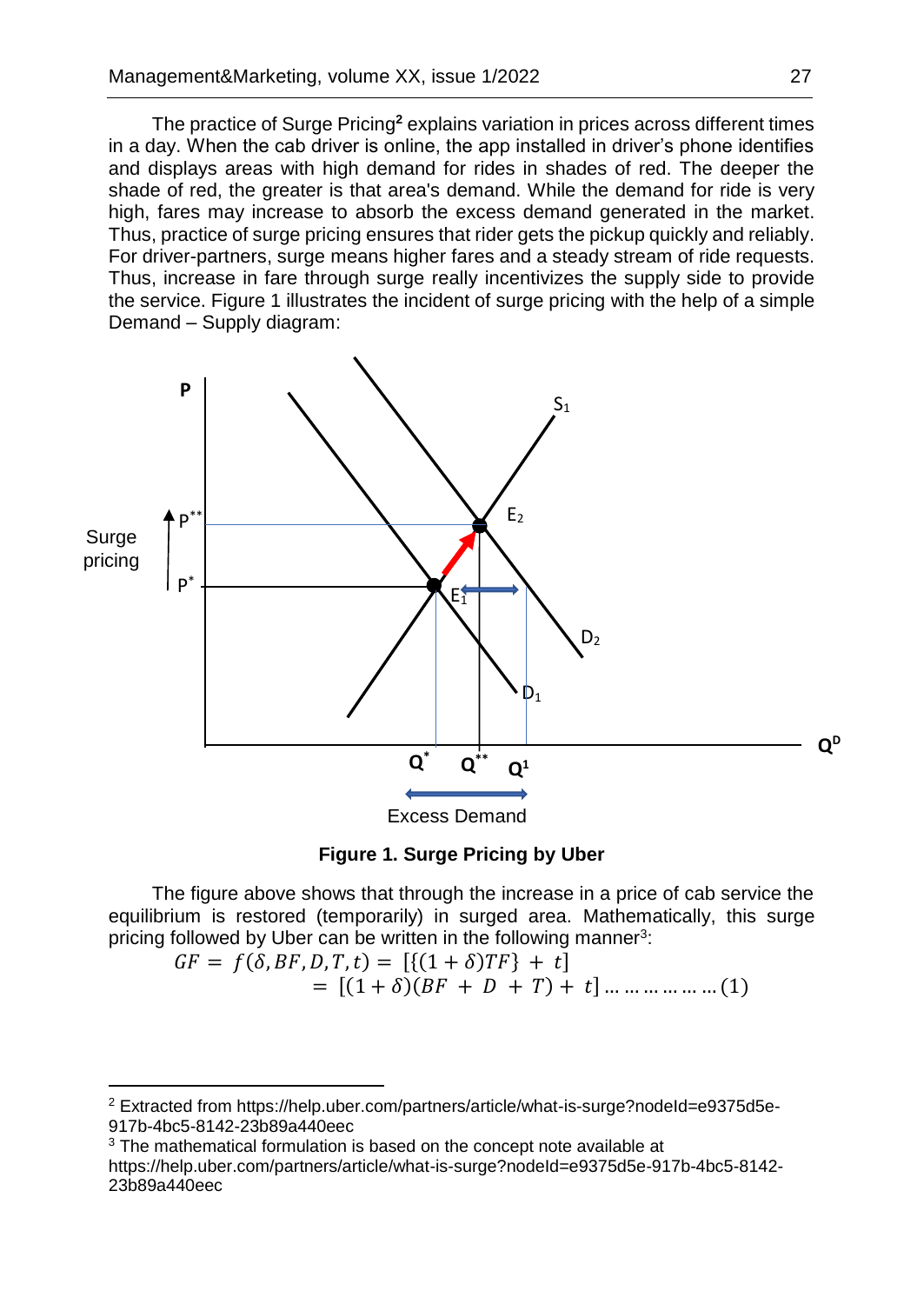where, *GF* = Gross Fare, *TF* = Trip fare, *BF* = Base Fare, *D* = Monetary Value of Distance to be travelled,  $T =$  Duration of Travel and  $\delta =$  Surge Multiplier ( $\geq 0$ ),  $t =$ Toll

 $NP = GF - SF ... ... ... ... ... (2)$ 

where, NP = Net Payout to Driver and SF = Uber Service Fee It should be noted that the surge multiplier is not constant and depends primarily

on the market dynamics. When the demand is normal ideally the surge multiplier is 0 and a consumer is paying the Toll amount only over the Trip Fare (TF).

| <b>Components of Pricing</b> | <b>Hypothetical Numerical Value</b> |  |  |  |  |
|------------------------------|-------------------------------------|--|--|--|--|
| ВF                           | \$2                                 |  |  |  |  |
|                              | \$3                                 |  |  |  |  |
|                              | \$5                                 |  |  |  |  |
| TF                           | \$10                                |  |  |  |  |
| м                            | 1.5                                 |  |  |  |  |
|                              | \$1                                 |  |  |  |  |
| GF                           | \$16                                |  |  |  |  |
| $\overline{\mathsf{SF}}$     | \$2                                 |  |  |  |  |
| ΝP                           | <b>414</b>                          |  |  |  |  |

**Table 2. Sample Pricing Calculation by Uber during Surge**

Given the existing competition in this market (ride hailing application services) Uber India and OLA are two major players along with players like MERU cab and Mega cab (though they are a hybrid of radio taxi and application-based cab hailing services). However, the market share of Mega Cab and Meru Cab have been shrinking since the entry of OLA followed by Uber in India. This has to do with technology (UI/CX issues) and demand supply related price fixation. For an unregulated market typically forces of demand and supply determine the final price. Had it been a highly competitive and regulated market, market forces in cab service market would have set the final price or fare paid by the consumers.

However, since OLA and Uber India are the major players in this market and facing very less competition from other existing cab services, market power or pricing power is very much concentrated in their hands. As a result, one can clearly observe discriminatory pricing as a manifestation of pricing power is in practice in this market. To be specific, ride hailing followed by Uber India is clear reflection of a typical price discrimination strategy. At different point of time in a day for the same distance covered Uber India is charging different prices to a customer and this is known as Surge pricing. It should be noted that one part of this surged price could be a result of interaction between market forces, but the other part is clearly a result of discriminatory pricing practice. Discriminatory pricing refers to the strategy of charging different prices from different customer segments for the same product or different prices for different products or different products at same prices (please see Figure 4 and Equations 1 and 2).

Discriminatory pricing works in condition when firms must be able to control supply, firms must prevent re-sale from one buyer to another and there must be difference price elasticities in the different markets for the product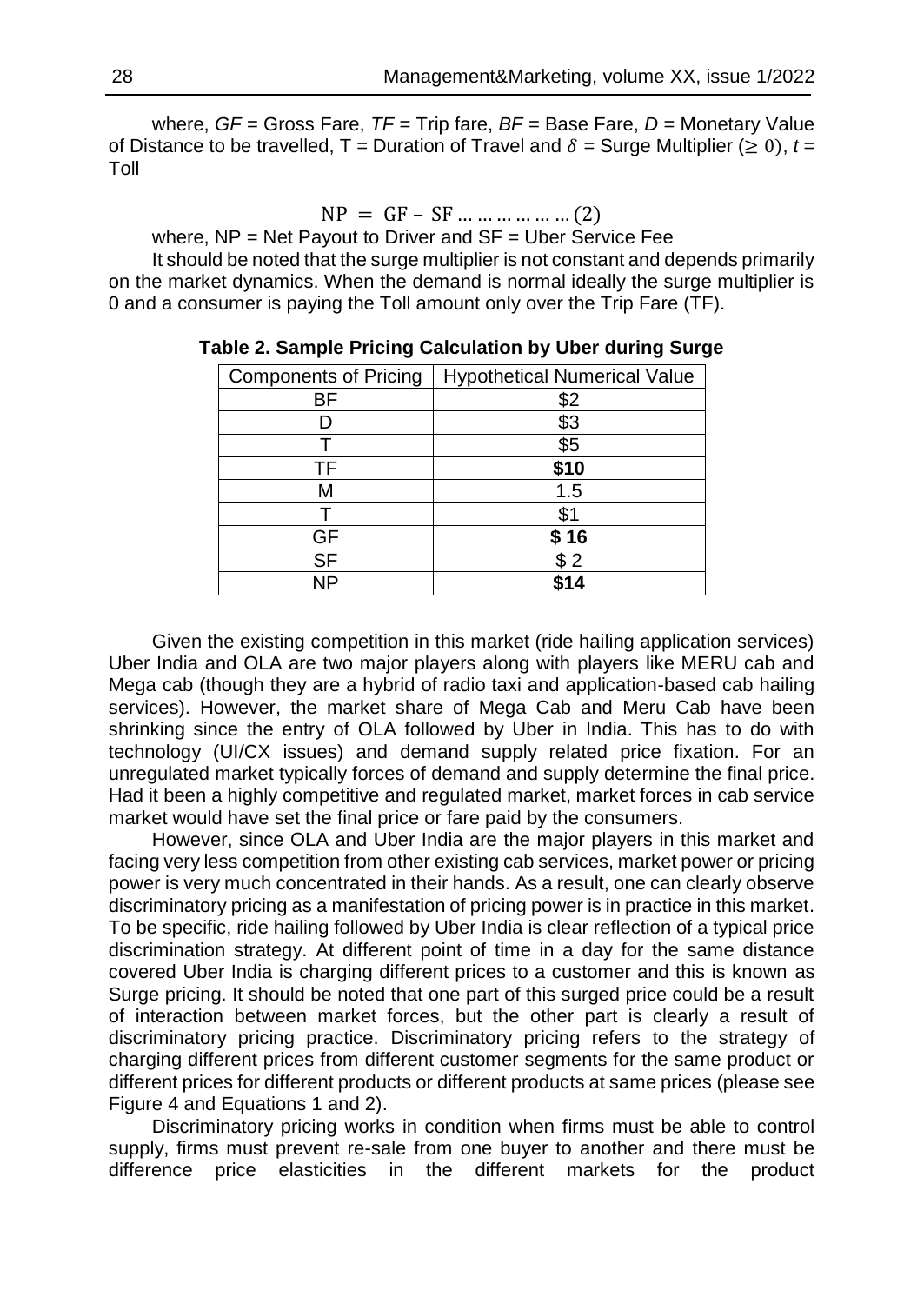(https://www.intelligenteconomist.com/uber-price-discrimination-strategy/). In the case of Uber, they are able to manage all the three factors. They control supply through the application with both buyers and sellers knowing about the demand and supply through the application. Second, there is no element of resale here.

The other aspect of unregulated market is the alternate available for transports. For markets in India where Uber operates the other options are three-wheeler, private taxis, and private registered commercial vehicles. Each one of them have soft and hard issues. Soft issues are in terms of safety of passenger, quality of vehicle, ease of haling and ride safety (three-wheelers are generally unsafe on long stretches). Hard issues are primarily cost of the ride and restrictions in travelling (many airports do not allow three-wheeler entry).

Alternatively, Didi Chuxing's orientation and market regulatory factor has been different. Didi DaChe ("honk honk taxi hailing") was released in Beijing by Xiaoju Technology Co. Ltd. in September 2012, as a rival to Kuaidi. At the initial stage, both Didi and Kuaidi focused on providing a basic taxi-hailing service that was more accessible and convenient for customers<sup>4</sup>. Didi and Kuadi price war became intense, and each was individually burning cash. Between 2012-2015 they were stuck in a bitter price war with Didi eventually buying out Kuadi. Uber which had launched in 2013 had joined this price war with support from major tech giants. However, it could not sustain itself and had to exit China in 2017, with a 20% stake in Didi ChuXing.

Unlike India, China has two parts to the taxi industry. (i) There are publicly owned taxi companies own vehicles and (ii) there are the Private taxi companies that are subsidiaries of or affiliated with collective firms or qualified government agencies (Gao and Duan, 2015). China's taxi industry is under strict governmental restrictions on market entry, fare standards and quotas for operating vehicles (You et al., 2009). Under this circumstance, bureaucracy and the burden of administrative cost have given rise to a third type of taxi company that affiliates with collective firms or qualified government agencies. These companies have operation licences but are far from transparent when it comes to management and wage level (Chen 2018).

#### *2.3 Regulatory factors impacting shared economy and impact on tariff*

As a taxi hailing application service and second the government regulatory forces (pertaining to price and hygiene factors for operating taxis) have been pronounced in China. The resultant fallout of such regulation even led to Uber China's exit and working on a percentage share model with Didi Chuxing now.

Uber's exit from China was more about government<sup>5</sup> intervention and less about direct competition from rivals. Upon entering Chinese markets in 2019 Uber was forced to change a few of its core products. First, replacing credit card-based authentication to local payment wallet (Alipay) based authentication. Second, it was forced to shift from Google as a navigation to the local internet giant Baidu for the reach and connectivity Baidu had and third, it installed local servers in China for avoiding disruptions in services due to the problematic Chinese firewalls.

After undergoing such adaptations in the core application, Uber China had to now compete with locals like Didi and Kuaidi. Both these players were engaged in

 $\overline{\phantom{a}}$ 

<sup>4</sup> Source: Uber vs. Didi: The Race for China's Ride-hailing Market; Insead Business School; Kuangzhen Wu, and Guoli Chen; Accessed 19 August 2019

<sup>5</sup> Source: The real reason Uber is giving up in China; William C Kirby, HBS August 2016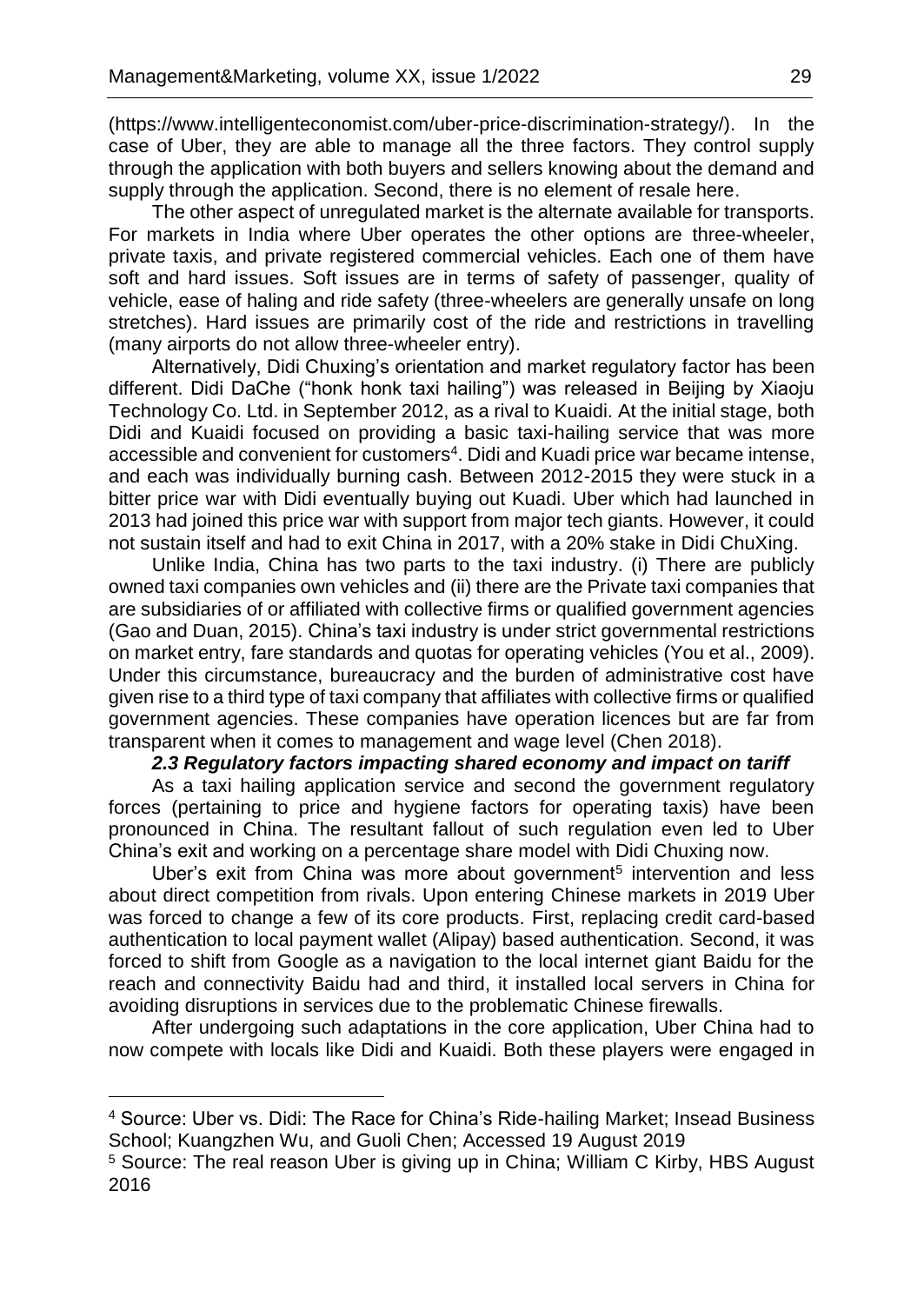an intense price war with deep discounting and subsides being passed onto the drivers and customers. Uber was also forced to follow suit. It realized very quickly that to compete in this market, volumes will drive business. Volumes in terms of more customers and more drivers to cater to the demand. Drivers were willing to ride with Uber because of the attractive incentives. Soon, Uber started onboarding drivers from the gray market (as listed above in the three kinds of taxi operators in China), who were basically a large migrant population working in an unregulated market. The government soon realized, and Uber came under the scanner. The massive regulatory mechanism introduced in the Chinese market fell like a ton of bricks on Uber. In July 2016, China granted legal status to the ride haling services. This meant tariffs were regulated, subsidies and deep discounting was off, and the gray market taxi driver repository was wiped off. In addition to the national regulation, each state had rights to bring in their set of regulations too, which affected Uber even more. In between Uber did try making inroads with Didi and the negotiations fell off. Eventually in August 2016 Uber was forced to leave China and in share swap deal with Didi has 20% stake in it. This gives Uber access to Lyft in US and Grab in SE Asia too.

Pricing approach of cab services in Indian market are not restrictive and usually follow going rate pricing. In other words, government intervention or regulatory instrument such as Price Ceiling is not there. Though in 2015 the Ministry of Road Transport and Highways (MoRTH) released a directive for all such kind of vehicles. According to MoRTH the working definition for such app-based cab haling services will be defined as on-demand information technology-based transportation aggregators and not taxi companies. The directive also stated that:

*"the aggregators must not own or lease any vehicle, employ any drivers or represent themselves as a taxi service, unless also registered as a taxi operator. Taxi operators are to maintain a minimum fleet size, office space and parking space for all taxis, among other requirements" 6* .

However, the directive was more towards operational regulation and less towards tariff. Similarly, two other documents obtained<sup> $7$ </sup> also shed no specific light on tariff norms. However, there is a capping on the maximum fare that can be charged by local taxis and autos, which varies from state to state and city to city. In India, most of the motor vehicle (commercial or passenger) are regulated through the state transport authorities.

# **3. Outcomes and Concluding Comments**

The paper provides edifice for sharing economy and how the concept has evolved because of several factors which have acted as catalyst. It further illustrates different typologies of shared economy in the later part of the literature review. This helps to classify the context of the paper and where does application-based cab haling services are slotted. The segment as defined in the literature is referred as Franchiser, where the competition is intense amongst platform players and their control of their respective platforms are tight too.

 $\overline{a}$ 

<sup>6</sup> Source: http://transport.delhi.gov.in/sites/default/files/All-PDF/City%2BTaxi%2BScheme.pdf accessed 19 August 2019

<sup>7</sup> https://one.oecd.org/document/DAF/COMP/WP2/WD(2018)23/en/pdf https://www.mdi.ac.in/pdf/research/ABCA\_Report\_MDI.pdf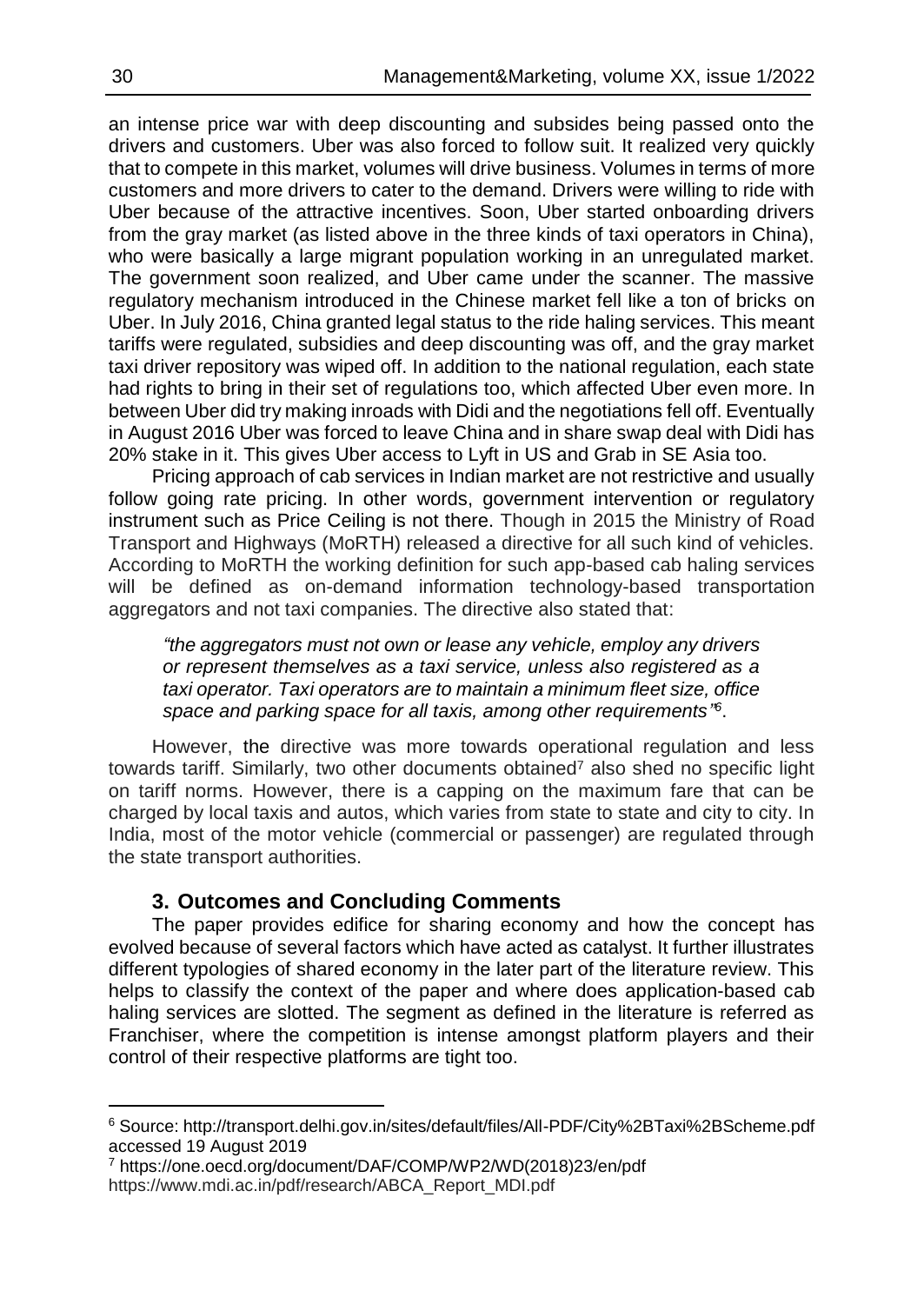The two key issues that have been raised at the start of the literature review: Issue 1: Is Pricing Power is more in ride hailing as compared to taxi hailing? Uber's foray in India and China have been different in the form and process part of it. In India the form was more about aggregating private cabs onto the Uber platform. These private cab operators were earlier operating independently as private cabs (may not be mistaken for Taxi as Taxi regulatory norms, road regulations and even physical appearance are different in India) or as a part of a fleet where the vehicle was the responsibility of the driver. Often such services were not regulated and did not have guidelines to operate. The only set of guidelines were about driver license type, vehicle registration type and National Green Tribunal norms. The tariffing was open and followed a going rate pricing. Uber's foray helped drivers to find more rides and more frequently where pricing was a function of more demand and better pricing. It is important to note; before Uber's launch in India, the market was slowly getting organized with local players like Ola, Taxiforsure and Radio Taxis like Meru. Uber brought in better technology and better user experience (the car quality, the driver quality and the app-based UI/CX). In contrast, the form part of China was more about local taxis joining Didi, Kuaidi and later Uber. China had three types of Taxi market; the state controlled, the privately held but with state regulations and the gray unregulated market. Aggregation brought about by Didi was more through these Taxis, which had regulations. Later when Uber entered and the price war grew intense, the way to generate more revenue was to integrate more drivers and get customers to take more ride. This is where markets moved into gray market taxis. By the very form part of it, pricing power in ride haling is more as compared to taxi haling which was evident in how Uber India and Didi in China differed and had price advantage.

Had it been a highly competitive and regulated market, market forces in cab service market would have set the final price or fare paid by the consumers. However, since OLA and Uber India are the major players in this market and facing very less competition from other existing cab services, market power or pricing power is very much concentrated in their hands. As a result, one can clearly observe discriminatory pricing as a manifestation of pricing power is in practice in this market. To be specific ride hailing followed by Uber India is clear reflection of a typical price discrimination strategy. At different point of time in a day for the same distance covered Uber India is charging different prices to a customer and this is known as Surge pricing. It should be noted that one part of this surged price could be a result of interaction between market forces, but the other part is clearly a result of discriminatory pricing practice. Alternatively, Didi Chuxing's orientation and market regulatory has been different. For one it started as a taxi hailing application service and second the government regulatory forces (pertaining to price and hygiene factors for operating taxis) have been pronounced in China. The resultant fallout of such regulation even led to Uber China's exit and working on a percentage share model with Didi Chuxing now.

The other aspect important for service pricing comparison between the two-ride hailing app and service function is matching function that is about demand and supply equilibrium. Uber India has predominantly considered base fare, time, distance, wait time, rebate and toll (if any) as the service price base (Kashyap 2018). Didi has considered time, distance, distance of driver to customer versus first to click driver and traffic congestions (Sun Luoyi et al. 2019) as basis for pricing. Matching functions therefore differ in service pricing for both applications.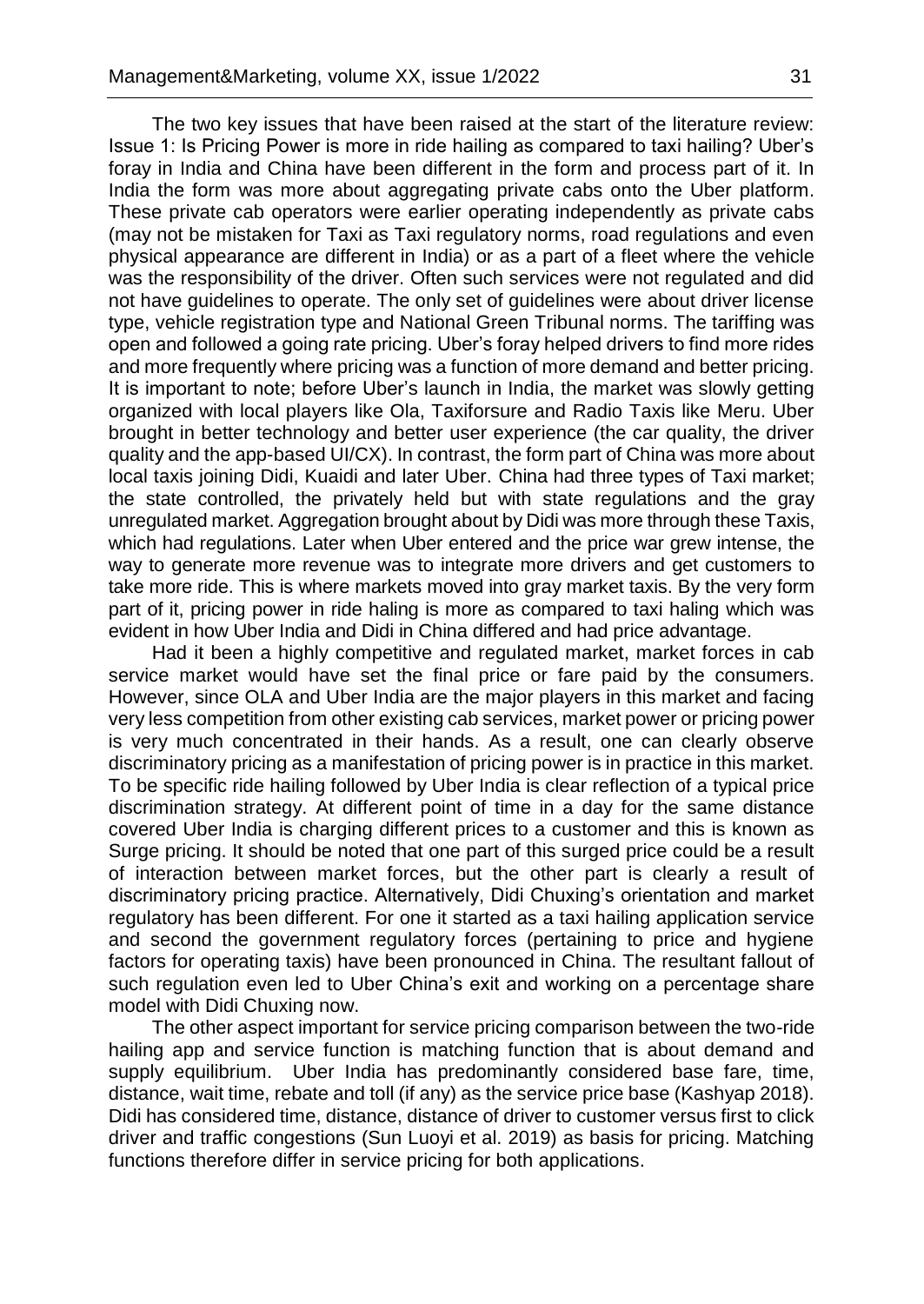Finally, pricing started is also considered in setting the final price for cab hailing application in shared platform. Service pricing is about demand based, cost based, and competition based. From the context of this study demand-based pricing is relevant which is based on perceived value (Channon, 1986; Lovelock, 1996; Zeithaml and Bitner, 1996; Hoffman and Bateson, 1997), value pricing (Cahill, 1994) and pricing according to customer needs (Bonnici, 1991; Ratza, 1993).

From the process point of view the second issue raised was about; Issue 2: Do Government regulation and intervention have impact on pricing for final products in shared based platforms? In China, the Taxi market was regulated and had norms to operate. Taxis were publicly held or privately held. Both had regulations in tariffing, operating and driver related factors. Didi and other local payers were one able to target more of the private taxi players. However, their markets in terms of size was defined and limited. Later, Uber's launch showed that the number of drivers required were far too less as compared to the demand. Surge pricing had regulations here and worked in a limited way. In India, regulations as mentioned earlier were limited and more about pollution, driver and vehicle related. Tariffing was discriminatory and going rate. This helped the market forces to decide the pricing. In a state-controlled regulation, market forces often do not decide the price. There are non-tariff barriers too that affects the final pricing too.

One of the major limitations of the paper remains, the lack of empirical support to some of the outcomes of the literature review which may have been validated. However, that remains as a scope for future research.

# **REFERENCES**

- Bertini M., Koenigsberg, O. (2014), When Customers help set prices. Sloan Management Review. SMR 496. Retrieved from http://www.hbsp.harvard.du; last visited on 08.08.2019
- Cahill, D.J. (1994), Pricing: how not to succeed, *Pricing Strategy and Practice*, 2(1), 21-25.
- Channon, D.F. (1986), Bank Strategic Management and Marketing, John Wiley & Sons, Chichester, ch. 8, pp. 142-59.
- Chatterjee et al. (2016), Uber: Leading the sharing economy, Ivey Publishing, W16087, Retrieved from http://www.hbsp.harvard.edu. last visited on 08.08.2019
- Fang Z., Huang, L., Wierman, A. (2017), Prices and Subsidies in the Sharing Economy. *International World Wide Web Conference Committee (IW3C2)*. https://doi.org/10.1145/3038912.3052564
- Gan J., An B., Wang H., Sun X., Shi Z. (2013), Optimal Pricing for Improving Efficiency of Taxi Systems, Proceedings of the Twenty-Third International Joint Conference on Artificial Intelligence.
- Gu S., Huang W. (2018), The study on Consumer Behaviour of Online Car-Hailing Platform and their Influencing Factors- Case Study of Didi Chuxing in China. 2018 International Conference on Humanities Education and Social Sciences (ICHESS 2018). https://doi.org/10.25236/ichess.18.099